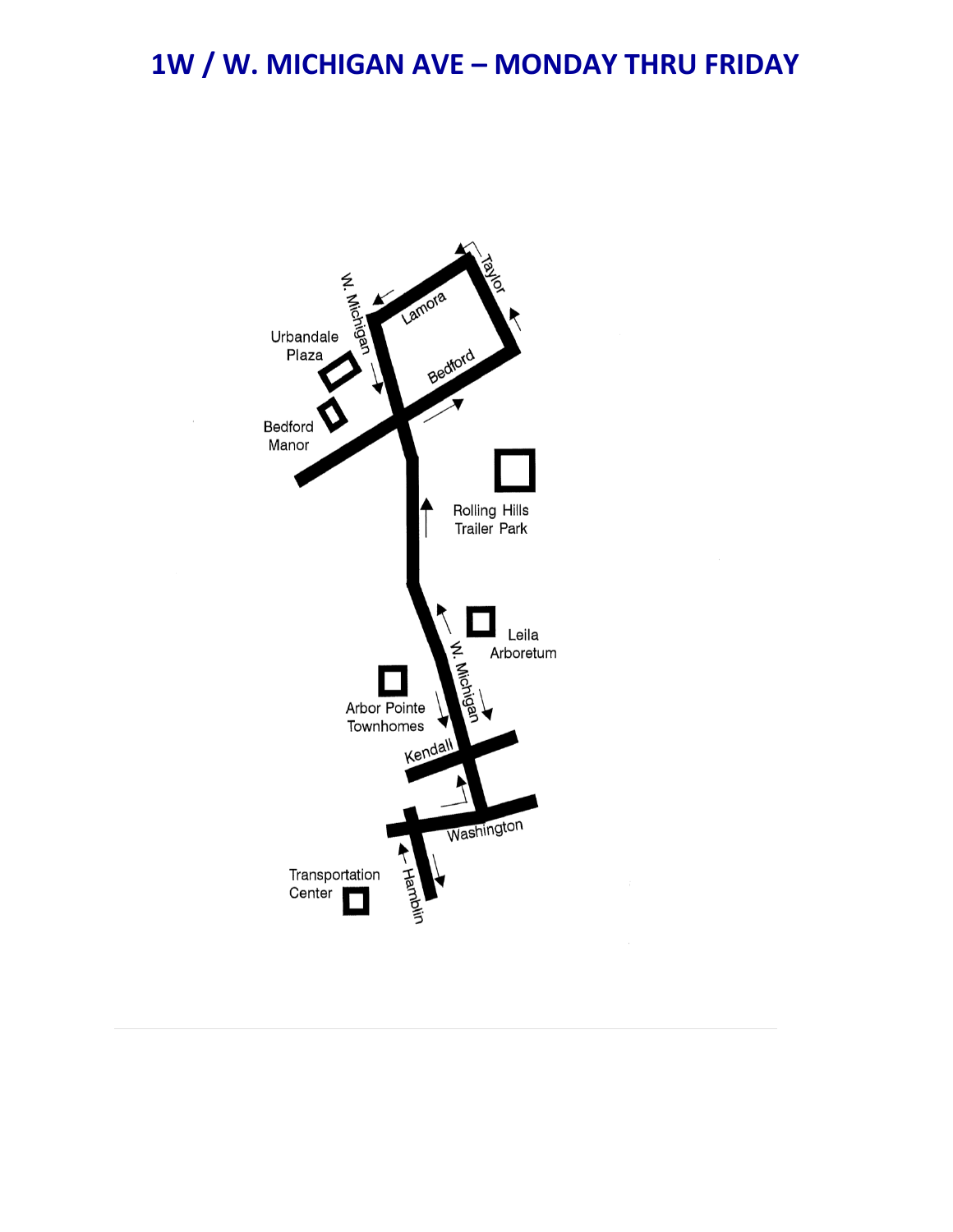## **1W / W. MICHIGAN AVE – MONDAY THRU FRIDAY**

|                    | <b>DEPART</b><br>TRAN.<br><b>CENTER</b> | W Mich &<br>Jordon<br>(OB) | W Mich &<br><b>Bedford</b><br>(OB) | Depart<br>Taylor &<br>Mason<br>(IB) | W. Mich<br>&<br><b>Bedford</b><br>(IB) | W. Mich<br>&<br>Kendall<br>(IB) | ARRIVE<br>TRAN.<br><b>CENTER</b> |
|--------------------|-----------------------------------------|----------------------------|------------------------------------|-------------------------------------|----------------------------------------|---------------------------------|----------------------------------|
|                    | 5:15                                    | 5:20                       | 5:25                               | 5:30                                | 5:35                                   | 5:40                            | 5:43                             |
|                    | 6:15                                    | 6:20                       | 6:25                               | 6:30                                | 6:35                                   | 6:40                            | 6:43                             |
|                    | 7:15                                    | 7:20                       | 7:25                               | 7:30                                | 7:35                                   | 7:40                            | 7:43                             |
|                    | 8:15                                    | 8:20                       | 8:25                               | 8:30                                | 8:35                                   | 8:40                            | 8:43                             |
|                    | 9:15                                    | 9:20                       | 9:25                               | 9:30                                | 9:35                                   | 9:40                            | 9:43                             |
|                    | 10:15                                   | 10:20                      | 10:25                              | 10:30                               | 10:35                                  | 10:40                           | 10:43                            |
|                    | 11:15                                   | 11:20                      | 11:25                              | 11:30                               | 11:35                                  | 11:40                           | 11:43                            |
|                    | 12:15                                   | 12:20                      | 12:25                              | 12:30                               | 12:35                                  | 12:40                           | 12:43                            |
|                    | 1:15                                    | 1:20                       | 1:25                               | 1:30                                | 1:35                                   | 1:40                            | 1:43                             |
|                    | 2:15                                    | 2:20                       | 2:25                               | 2:30                                | 2:35                                   | 2:40                            | 2:43                             |
|                    | 3:15                                    | 3:20                       | 3:25                               | 3:30                                | 3:35                                   | 3:40                            | 3:43                             |
|                    | 4:15                                    | 4:20                       | 4:25                               | 4:30                                | 4:35                                   | 4:40                            | 4:43                             |
|                    | 5:15                                    | 5:20                       | 5:25                               | 5:30                                | 5:35                                   | 5:40                            | 5:43                             |
|                    | 6:15                                    | 6:20                       | 6:25                               | 6:30                                | 6:35                                   | 6:40                            | 6:43                             |
| <b>OB-OUTBOUND</b> |                                         |                            |                                    |                                     |                                        |                                 | <b>IB-INBOUND</b>                |

The West Michigan Avenue Bus does not service Bedford Manor or Rolling Hills Monday through Friday.

The dedicated van will service Bedford Manor at 8:35 a.m. and 10:35 a.m. and Rolling Hills 8:45 a.m. and 10:45 a.m. Monday through Friday.

The dedicated van will leave the Transportation Center at 3:15 p.m. and 4:15 p.m. to take passengers going to Bedford Manor and Rolling Hills.

The West Michigan Avenue bus will go to Northwestern Junior High on the 7:15 a.m. outbound trip on school days only.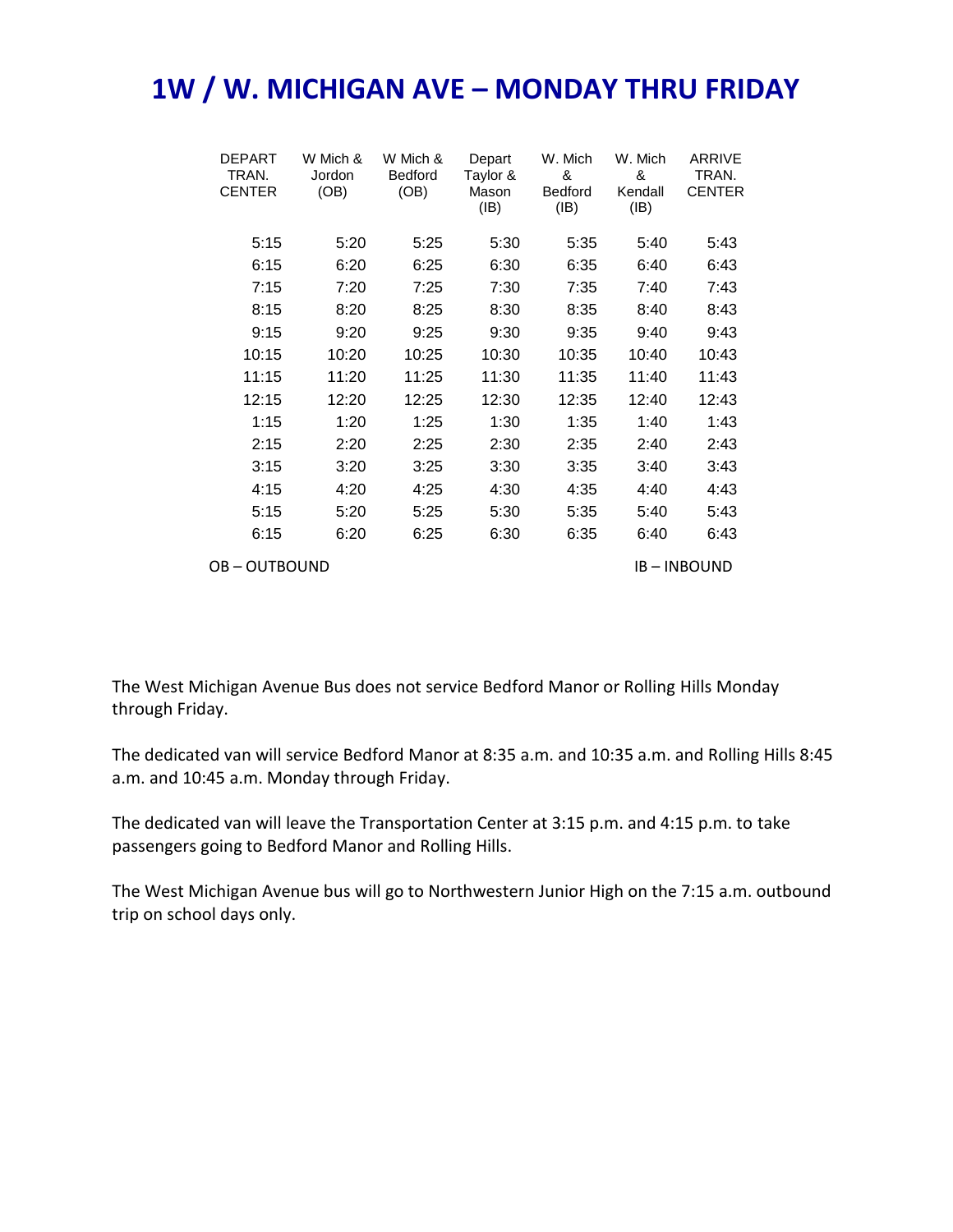## 1W / W. MICHIGAN AVE - SATURDAY